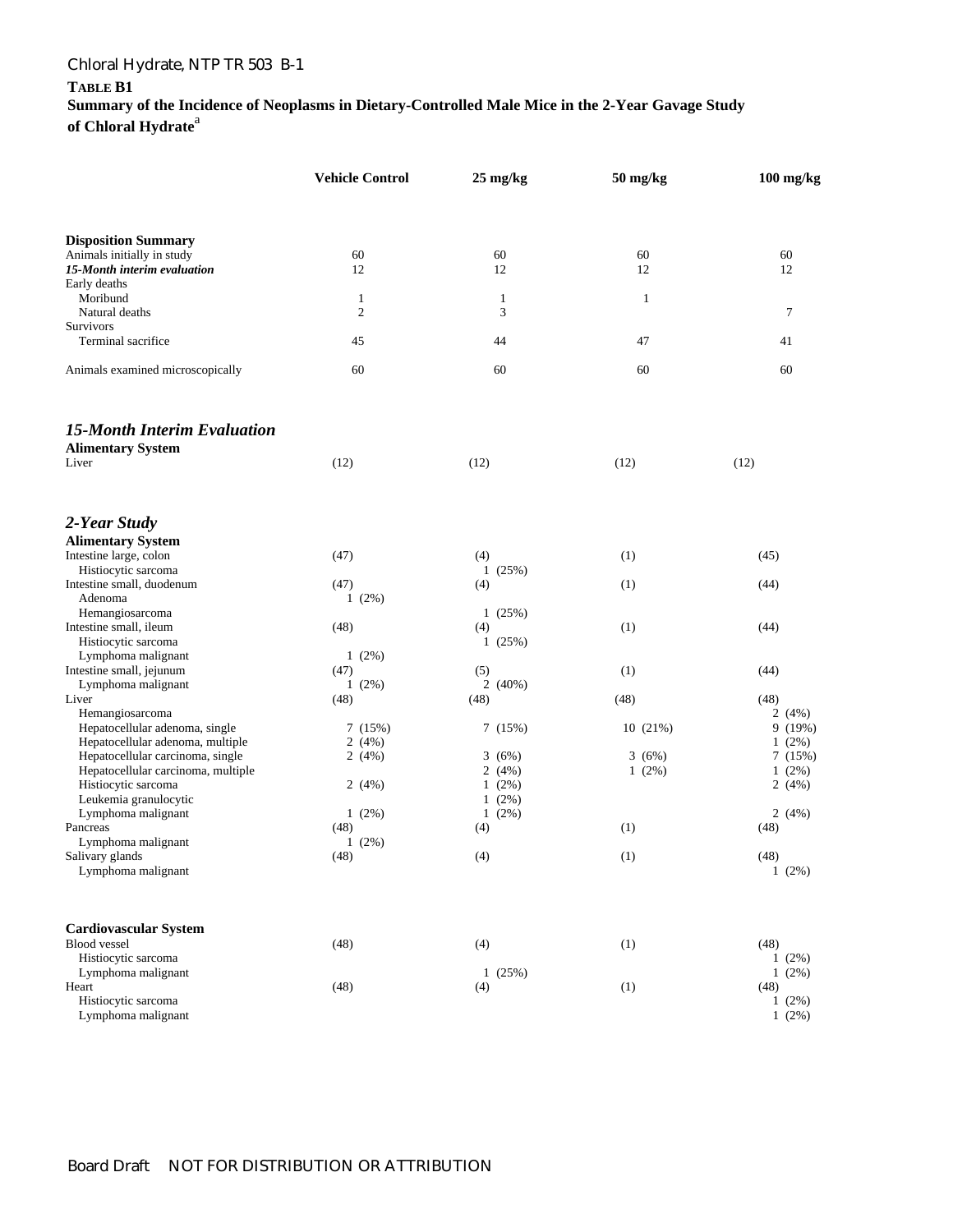## B-2 Chloral Hydrate, NTP TR 503

## **TABLE B1**

**Summary of the Incidence of Neoplasms in Dietary-Controlled Male Mice in the 2-Year Gavage Study of Chloral Hydrate** 

|                                                                                                                          | <b>Vehicle Control</b>    | $25 \text{ mg/kg}$      | $50$ mg/kg              | $100$ mg/kg                                  |
|--------------------------------------------------------------------------------------------------------------------------|---------------------------|-------------------------|-------------------------|----------------------------------------------|
| 2-Year Study (continued)<br><b>Endocrine System</b><br>Pituitary gland<br>Adenoma, pars distalis                         | (43)                      | (3)<br>1(33%)           | (1)                     | (38)                                         |
| <b>General Body System</b><br>None                                                                                       |                           |                         |                         |                                              |
| <b>Genital System</b><br>Epididymis<br>Fibroma                                                                           | (48)                      | (4)                     | (1)                     | (48)<br>$1(2\%)$                             |
| Lymphoma malignant<br>Prostate<br>Histiocytic sarcoma<br>Lymphoma malignant                                              | (47)                      | (4)<br>1(25%)           | (1)                     | 1(2%)<br>(46)<br>$1(2\%)$                    |
| <b>Hematopoietic System</b><br>Bone marrow                                                                               | (48)                      | (4)                     | (1)                     | (48)                                         |
| Lymphoma malignant<br>Lymph node<br>Histiocytic sarcoma, renal<br>Lymphoma malignant, axillary                           | (47)                      | (8)<br>1(13%)           | (3)                     | $1(2\%)$<br>(48)<br>$1(2\%)$                 |
| Lymphoma malignant, inguinal<br>Lymphoma malignant, lumbar<br>Lymphoma malignant, popliteal<br>Lymphoma malignant, renal | $1(2\%)$                  | 1(13%)                  |                         | $1(2\%)$<br>$1(2\%)$<br>$1(2\%)$<br>$1(2\%)$ |
| Lymph node, mandibular<br>Lymphoma malignant<br>Lymph node, mesenteric                                                   | (46)<br>(44)              | (3)<br>(8)              | (1)<br>(3)              | (48)<br>$1(2\%)$<br>(48)                     |
| Histiocytic sarcoma<br>Lymphoma malignant<br>Spleen<br>Hemangiosarcoma                                                   | 3(7%)<br>(48)<br>$1(2\%)$ | 1(13%)<br>4(50%)<br>(8) | 1(33%)<br>(4)<br>1(25%) | 3(6%)<br>3(6%)<br>(48)<br>$1(2\%)$           |
| Histiocytic sarcoma<br>Leukemia granulocytic<br>Lymphoma malignant<br>Thymus                                             | 6(13%)<br>(39)            | 1(13%)<br>2(25%)<br>(2) | 1(25%)<br>(1)           | 2(4%)<br>2(4%)<br>(30)                       |
| Lymphoma malignant                                                                                                       | 1(3%)                     | $1(50\%)$               |                         | 1(3%)                                        |
| <b>Integumentary System</b><br>Skin<br>Hemangiosarcoma<br>Lymphoma malignant                                             | (48)<br>$1(2\%)$          | (4)                     | (1)                     | (48)<br>1(2%)                                |
| <b>Musculoskeletal System</b><br>Skeletal muscle<br>Lymphoma malignant                                                   | (48)                      | (4)                     | (1)                     | (48)<br>$1(2\%)$                             |